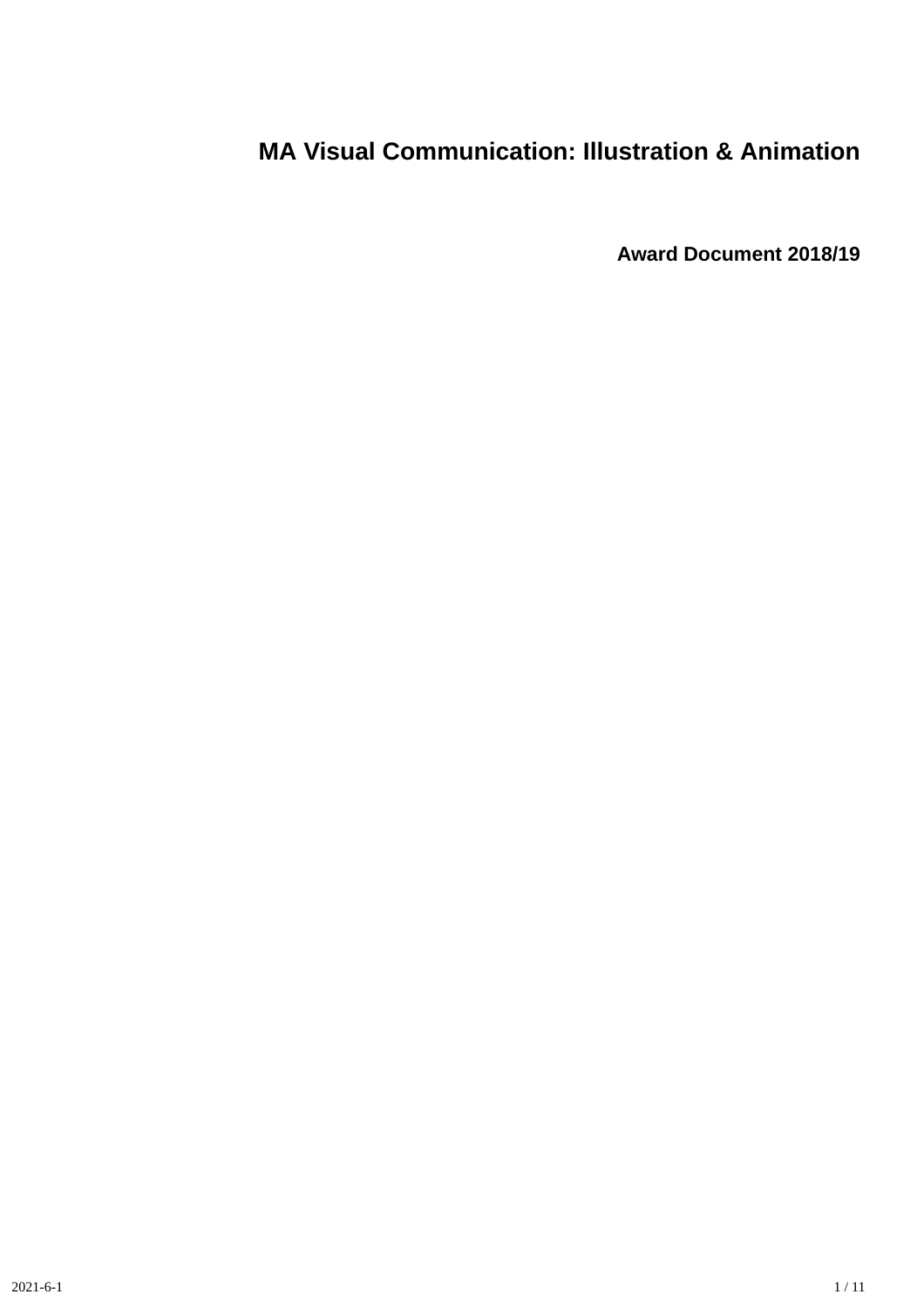# **Course Map - MA Visual Communication: Illustration & Animation**

|                                                                           | Stage 1                                                               |                                                                         |
|---------------------------------------------------------------------------|-----------------------------------------------------------------------|-------------------------------------------------------------------------|
| Study Block 1                                                             | Study Block 2                                                         | Study Block 3                                                           |
| <b>ILA710</b><br><b>Visual Storytelling</b><br>Compulsory<br>(40 credits) | <b>ILA730</b><br><b>Visual Practice</b><br>Compulsory<br>(40 credits) | AD750<br><b>Independent Major Project</b><br>Compulsory<br>(60 credits) |
| AD720<br><b>Research Practice</b><br>Compulsory<br>(20 credits)           | <b>AD740</b><br><b>Creative Futures</b><br>Compulsory<br>(20 credits) |                                                                         |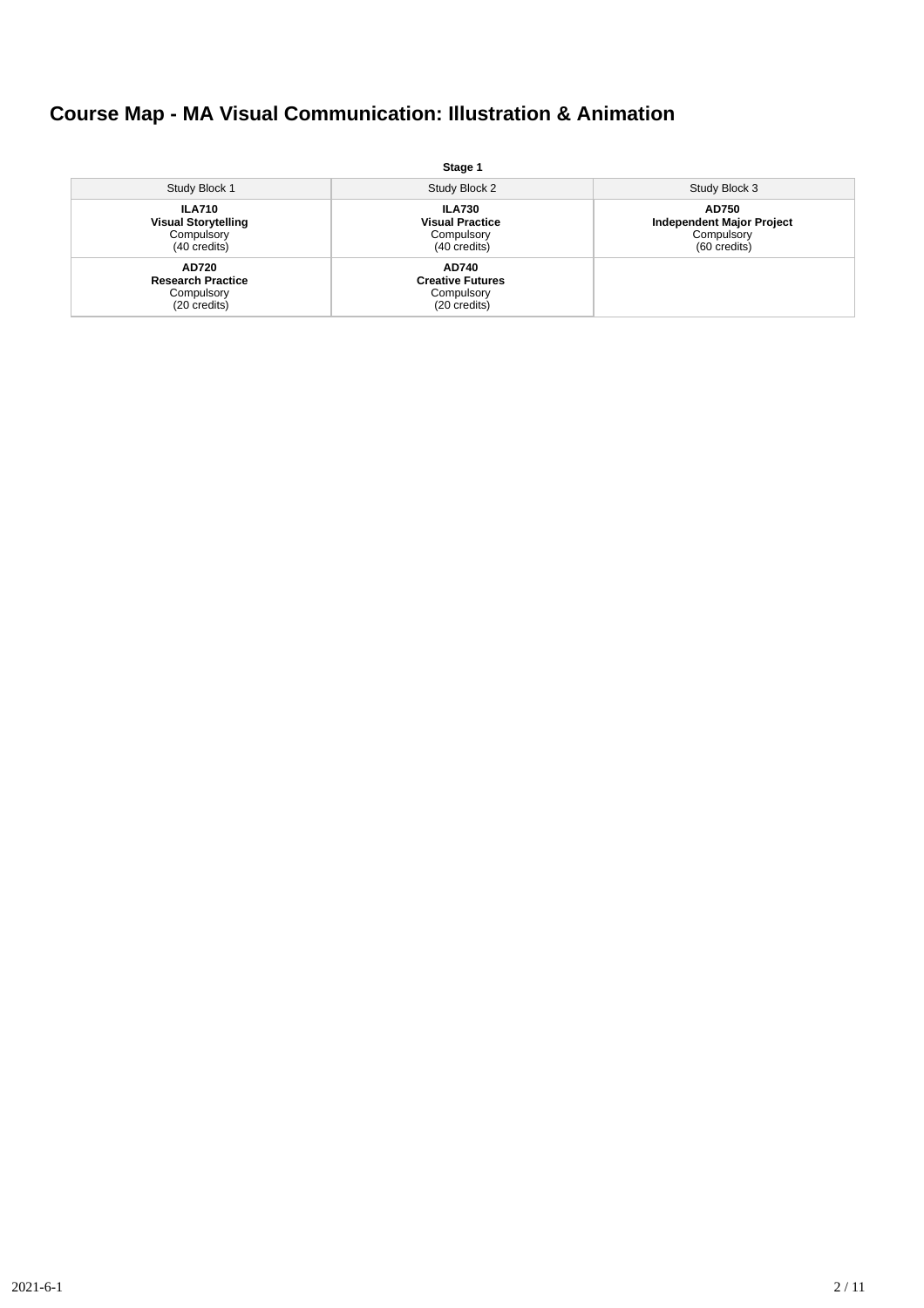## **General Course Information**

| <b>Status</b>                                                       | Approved                                                                                                                                                                                                                   |
|---------------------------------------------------------------------|----------------------------------------------------------------------------------------------------------------------------------------------------------------------------------------------------------------------------|
| <b>Qualification (course type)</b>                                  | Postgraduate Course                                                                                                                                                                                                        |
| <b>Course Title</b>                                                 | MA Visual Communication: Illustration & Animation                                                                                                                                                                          |
| Intermediate Qualification(s)                                       | PG Cert, PG Dip                                                                                                                                                                                                            |
| <b>Awarding Institution</b>                                         |                                                                                                                                                                                                                            |
| <b>Location of Delivery</b>                                         | OFF CAMPUS (DISTANCE OR BLENDED LEARNING)                                                                                                                                                                                  |
| <b>Duration of course</b>                                           | 1 years                                                                                                                                                                                                                    |
| Professional, Statutory and<br><b>Regulatory Body Accreditation</b> |                                                                                                                                                                                                                            |
| <b>Accreditation Renewal Date</b>                                   |                                                                                                                                                                                                                            |
| <b>UCAS Code</b>                                                    |                                                                                                                                                                                                                            |
| <b>Relevant External Benchmarking</b>                               | • Art & Design $(2017)$ - QAA<br>Master's Degree Characteristics Statement (2015) - QAA<br>$\bullet$<br>Enterprise and entrepreneurship education: Guidance for UK Higher Education<br>$\bullet$<br>providers (2012) - QAA |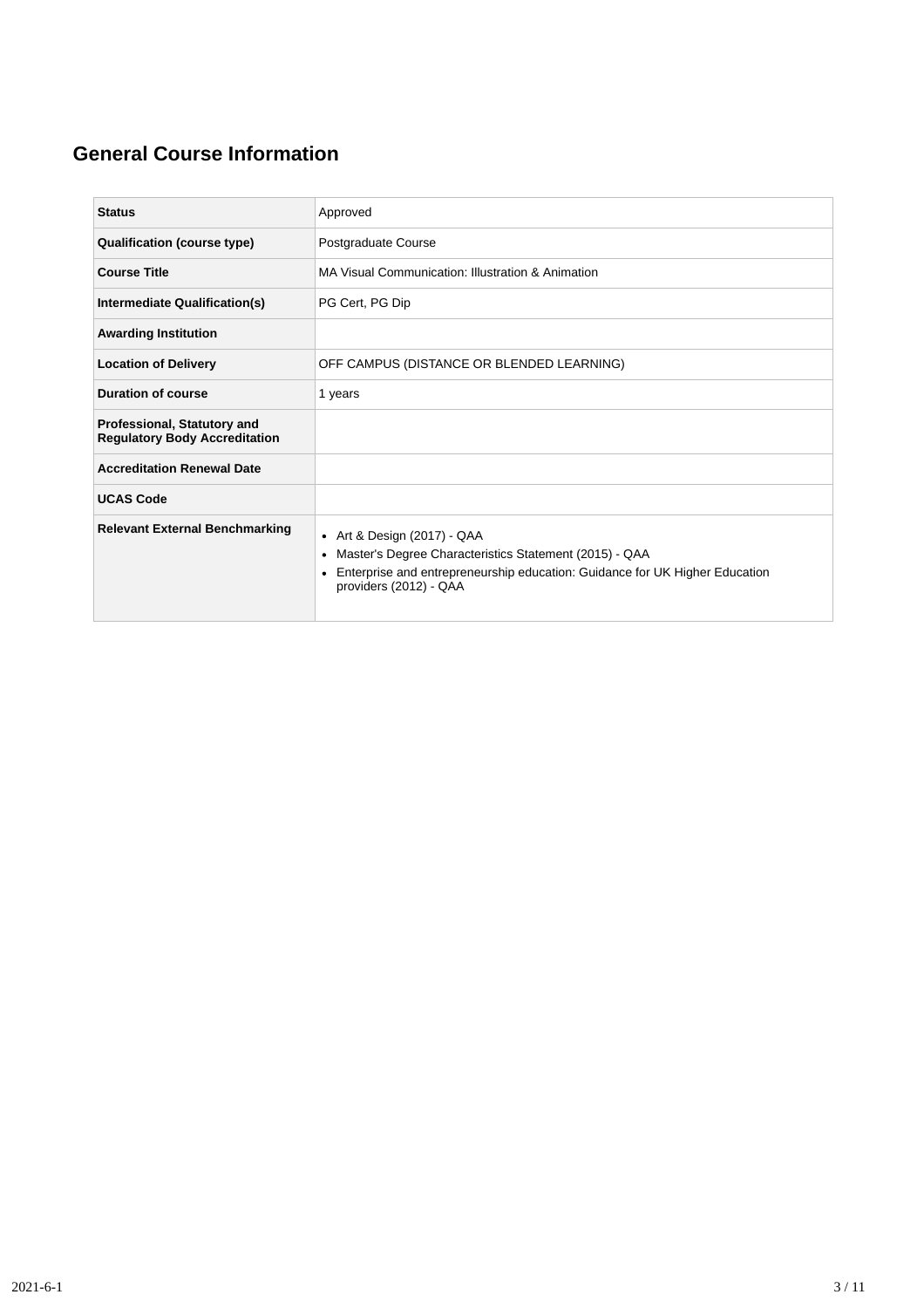### **Course Aims**

#### **Entry requirements**

For entry onto our Master's programmes at CSVPA we recognise a wide variety of qualifications and/or relevant experience. We encourage applications from people of all ages, backgrounds and cultures, with demonstrable experience and interest in their subject whom we believe will benefit from study at postgraduate level.

The minimum entry qualifications for our MA programmes are:

- A good BA (Hons) degree or equivalent qualification in art or design or a closely related subject.
- A portfolio demonstrating appropriate skills, research and prior experience of the subject.
- A Personal Statement that tells us about you, your approach to practice, and your ambitions and aspirations for the future.

All portfolios and applications will be approved by the Head of Department or relevant Course Leader. Where possible, we will invite you to meet us through an informal interview online or in person.

Applications without the qualifications or disciplinary background identified above but who demonstrate relevant experience, necessary skills and intellectual achievement needed to succeed on the course will be considered on an individual basis. Equivalent experience should be evidenced with a professional CV. In some cases students may be required to complete a Graduate Diploma or Pre-Master's before progressing onto MA programmes.

The minimum level of attainment required for admission onto a programme in the Postgraduate regulations is a score of 6.5 overall with a minimum of 5.5 in each component of the British Council IELTS Academic English Test, or equivalent.

Please follow the links below for additional information on our entry requirements along with the specific requirements of the course as well as information on fees and funding.

<http://www.csvpa.com/art-and-design/ma-art-design/course-details/entry-requirements.htm#menu>

<http://www.csvpa.com/art-and-design/ma-art-design/course-details/about.htm#menu>

<http://www.csvpa.com/art-and-design/ma-art-design/course-details/fees.htm#menu>

<http://www.csvpa.com/art-and-design/ma-art-design/course-details/student-finance.htm#menu>

MA Visual Communication: Illustration & Animation is an intensive, studio-based programme in a supportive and encouraging learning environment that empowers our graduates to fulfil their individual potential as creative, ethical and innovative individuals with the skills, knowledge and confidence to take the next steps into creative careers or further study.

All postgraduate programmes at CSVPA share the following common aims:

- To encourage our graduates to recognise their individual strengths by building confidence in their ability to communicate their own creative thinking, originality and vision.
- To enable students to master the subject specific, technical and digital skills necessary for careers in the creative industries
- To advance research and enquiry as a driver for creative practice.
- To engage students with opportunities for collaboration that models the 'real life' cross-cultural and multi-disciplinary nature of the creative industries worldwide.
- To provide students with the opportunity to complete an informed and intelligent research project that joins up theory and practice, reflects their originality and ambition, and is built upon independent research, critical thinking, technical competence, and advanced scholarship.
- To develop our graduates as responsible future professionals with an informed understanding of the critical, ethical, technological and professional contexts of global creative practice.
- To build professional behaviours and approaches through industry projects and live briefs, work placements and professionally oriented projects and exhibitions.
- To develop students as reflective practitioners engaged with lifelong learning and continuing professional development in the world of work or ongoing postgraduate study.

### **Educational Aims**

MA Visual Communication: Illustration & Animation is an intensive, studio-based programme in a supportive and encouraging learning environment that empowers our graduates to fulfil their individual potential as creative, ethical and innovative individuals with the skills, knowledge and confidence to take the next steps into creative careers or further study.

All postgraduate programmes at CSVPA share the following common aims: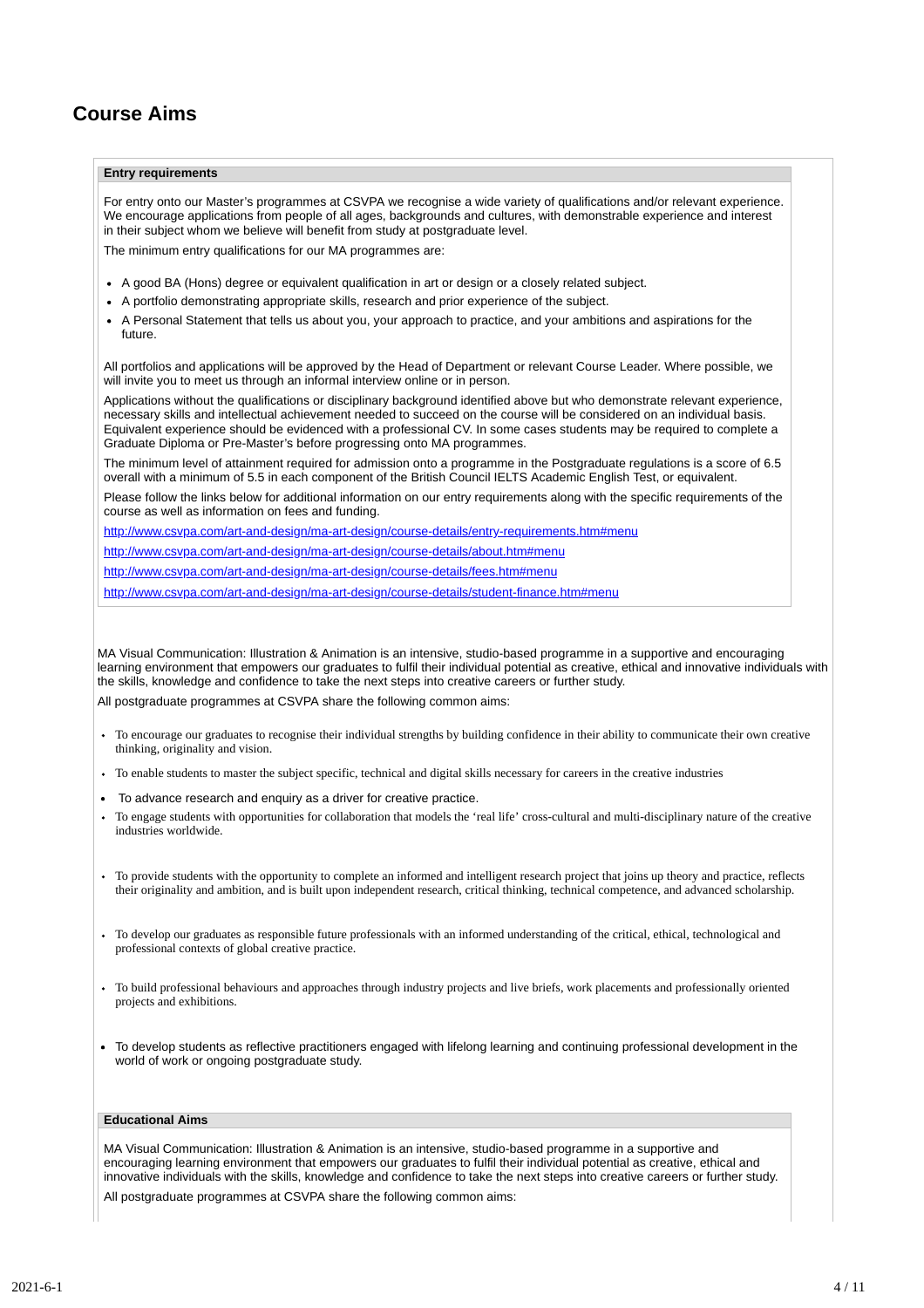| • To encourage our graduates to recognise their individual strengths by building confidence in their ability to<br>communicate their own creative thinking, originality and vision.                                                                                                            |  |  |  |  |  |
|------------------------------------------------------------------------------------------------------------------------------------------------------------------------------------------------------------------------------------------------------------------------------------------------|--|--|--|--|--|
| • To enable students to master the subject specific, technical and digital skills necessary for careers in the creative<br>industries.                                                                                                                                                         |  |  |  |  |  |
| • To advance research and enquiry as a driver for creative practice.                                                                                                                                                                                                                           |  |  |  |  |  |
| • To engage students with opportunities for collaboration that models the 'real life' cross-cultural and multi-disciplinary<br>nature of the creative industries worldwide.                                                                                                                    |  |  |  |  |  |
| To provide students with the opportunity to complete an informed and intelligent research project that joins up theory<br>and practice, reflects their originality and ambition, and is built upon independent research, critical thinking, technical<br>competence, and advanced scholarship. |  |  |  |  |  |
| • To develop our graduates as responsible future professionals with an informed understanding of the critical, ethical,<br>technological and professional contexts of global creative practice.                                                                                                |  |  |  |  |  |
| • To build professional behaviours and approaches through industry projects and live briefs, work placements and<br>professionally oriented projects and exhibitions.                                                                                                                          |  |  |  |  |  |
| • To develop students as reflective practitioners engaged with lifelong learning and continuing professional development<br>in the world of work or ongoing postgraduate study.                                                                                                                |  |  |  |  |  |

### **Course specific employability skills**

### **Career/future study opportunities**

### **Future Career/Education**

The course provides students with the technical skills and subject knowledge to pursue career possibilities in the expanding sector in the UK and worldwide across the field of animation and illustration, either in freelance practice or studio employment.

Career advice is embedded throughout the programme. Teaching and Learning is provided by a team of experienced HE staff and supported by Visiting Lecturers in practice and/or industry, working in the fields of graphic design, editorial, fashion, book and political illustration, branding and web design, animation, motion graphics, and digital content production.

Industry briefs give students experience of responding to live briefs, and have included briefs set by a fashion brand, digital design/branding agency, a motion graphics/tv company, and magazine and media organisation.

1:1s provide students with advice on preparing for careers, while visiting speakers share their own career histories and advice on getting into relevant industries. Workshops enable students to develop professional skills necessary for their chosen careers. Visiting Lecturers have included political cartoon illustrator; motion graphics designer; animator for TV industry; an Art Director from *ELLE* magazine; graphic designers and branding experts, interactive media and digital app designer; digital illustrator; digital content producer.

Our embedded work placements encourage students to research and identify a variety of opportunities in the creative industries across the field of visual communication.

The programme's emphasis on self-directed learning, research-informed practice, and the development of advanced research skills and methodologies prepares students for the pursuit of further study and research degrees at postgraduate level.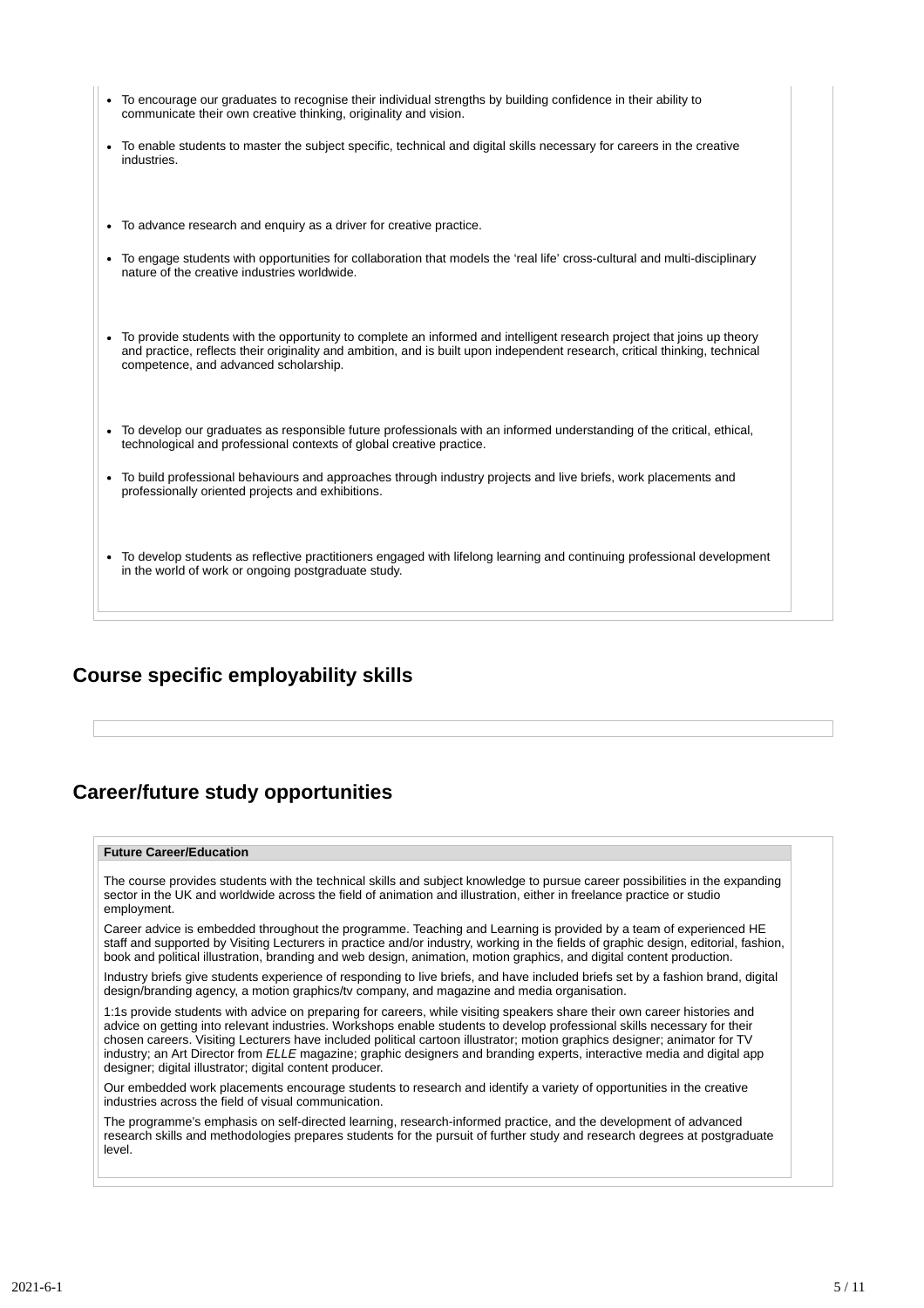### **Structure of Course Delivery**

#### **Distinctive Features**

**MA Visual Communication: Illustration & Animation** at CSVPA is a flexible studio-based and student-centred programme that gives you the freedom to develop your own visual language and strong creative voice alongside the technical skills necessary to pursue a professional career in the expanding fields of illustration and animation today.

Throughout the 12-month programme based in our central Cambridge studios you will develop a strong grounding in research and enquiry as you advance your specialist knowledge. You will be encouraged to experiment with techniques and styles, in sequence or stand-alone form. Regular workshops will support you to embrace current industry-standard software, giving you the practical and digital tools you need for the creative workplace worldwide today—and tomorrow.

You will develop the research skills at the heart of the design process and be introduced to current thinking in critical design practice to help you develop your own approach and locate your practice within relevant theoretical, ethical, technological and global contexts. Practical knowledge is enriched through lectures and seminars that explore questions of design authorship, and historical and theoretical positions on graphic communication and visual storytelling as an essential sites of meaning and social engagement in the 21<sup>st</sup> century.

If you focus on **Illustration y**ou will develop understanding and mastery of the design process and work to set briefs, at the same time as developing your own authorial style and interests through independent projects. You will be encouraged to experiment with moving image to develop the increasingly essential animation skills needed across both specialisms. If you focus on **Animation**, you will develop understanding of traditional animation techniques and principles, and combine this knowledge with new digital technology in order to build a showreel that highlights your skills as an animator and presents you as a rounded professional.

All students will have opportunities to respond to a range of short-form projects. You will explore key software such as TV Paint, Cinema 4D, After Effects and Premiere, building your confidence with industry standard tools that allows you to mix expert technical knowledge with creative freedom and become an innovator in the field.

Together, you will engage with theories and practices of visual storytelling at the heart of both practices and apply this knowledge through projects that explore the expanded field of illustration and animation in the digital and post-digital world. You will consider the sites, spaces and situations in which both are produced and displayed, and develop your understanding of the importance of social engagement with audiences and readers in print, digital or experiential platforms.

Recognition of the field's hybrid nature is central to the course ethos. As well as building the confidence for traditional freelance practice, the course introduces new commercial and career opportunities for working across digital, web, branding and print. This is reflected in our Visiting Lecturer programme, where we have invited in-house digital and commercial illustrators and motion graphics designers working in branding and TV. Workshops and live briefs have in the past been led by Rebecca Hendin, political cartoonist and in-house *Buzzfeed* illustrator; digital branding and video agency The District; and David Tang, lead motion graphics and branding designer at NBC Universal.

Opportunities for internships, work placements and mentoring help you make industry contacts, build your CV and give you the experience of working within a professional creative environment to prepare you for future work. Professional practice workshops and Visiting Lecturer talks give you industry insight and advice on how to create and nurture productive and supportive networks, build a professional presence online, identify opportunities for freelance work, and refine an impressive and distinctive portfolio to secure professional opportunities.

Past illustration students have worked on diverse projects including murals and public illustration; fashion illustration; and an educational book for young people with SEN and OCD. Animation projects have included corporate branding and communication; fashion film; and an educational video for children with autism.

#### Local-Global

We celebrate the 'local', encouraging our students to engage with Cambridge's historic surroundings, home to one of the most dynamic student communities in the world. Located in one of the UK's top ten hotspots for technology and creative entrepreneurship, our students take advantage of opportunities offered by expertise in the city's universities and the region's Silicon Fen, forging collaborations that link creative arts practice to the design and technology industries on their doorstep as evidenced in previous MA projects in interactive digital design and holographic experience, education, and fashion technology and materials.

At the same time we are an international community with staff and students from all over the world: we work together to develop both our home and international students as the informed and responsible graduates that will be tomorrow's global citizens. Induction activities and cross-disciplinary collaborative projects embed our shared values, professional responsibilities and ethical behaviours from the start. Throughout our postgraduate programmes we work together to build the foundations of a solid and supportive community of practice, actively sharing the diversity of our experience and knowledge while building lasting international networks for the future.

#### Resources:

All students on our MA programmes have access to a wide range of resources to support the hybrid nature of contemporary practice across art and design. Resources include wood and metal 3D workshops; wet dark room and digital suites; drawing studio; live performance studio; studio facilities for product, fashion and portrait photography; industrial sewing machines and Gerber technology; industry-standard software including Adobe Creative Suite and Maxon Cinema 4D.

In addition to facilities and expertise offered at CSVPA, students have been supported to collaborate with experts and engineers from the local creative technology industry and University of Cambridge and gain access to leading-edge technology and equipment through Cambridge Makespace.

#### *Course Structure*

**MA Visual Communication: Illustration & Animation** is delivered over one calendar year for full-time students. You will study for three Study Blocks. Each block consists of 12 teaching weeks plus 3/4 assessment weeks.

Study Block 1 invites you to build your knowledge of essential principles, skills and methods and advance your understanding of narrative theory and strategies. After a diagnostic and exploratory induction, in the module **Visual**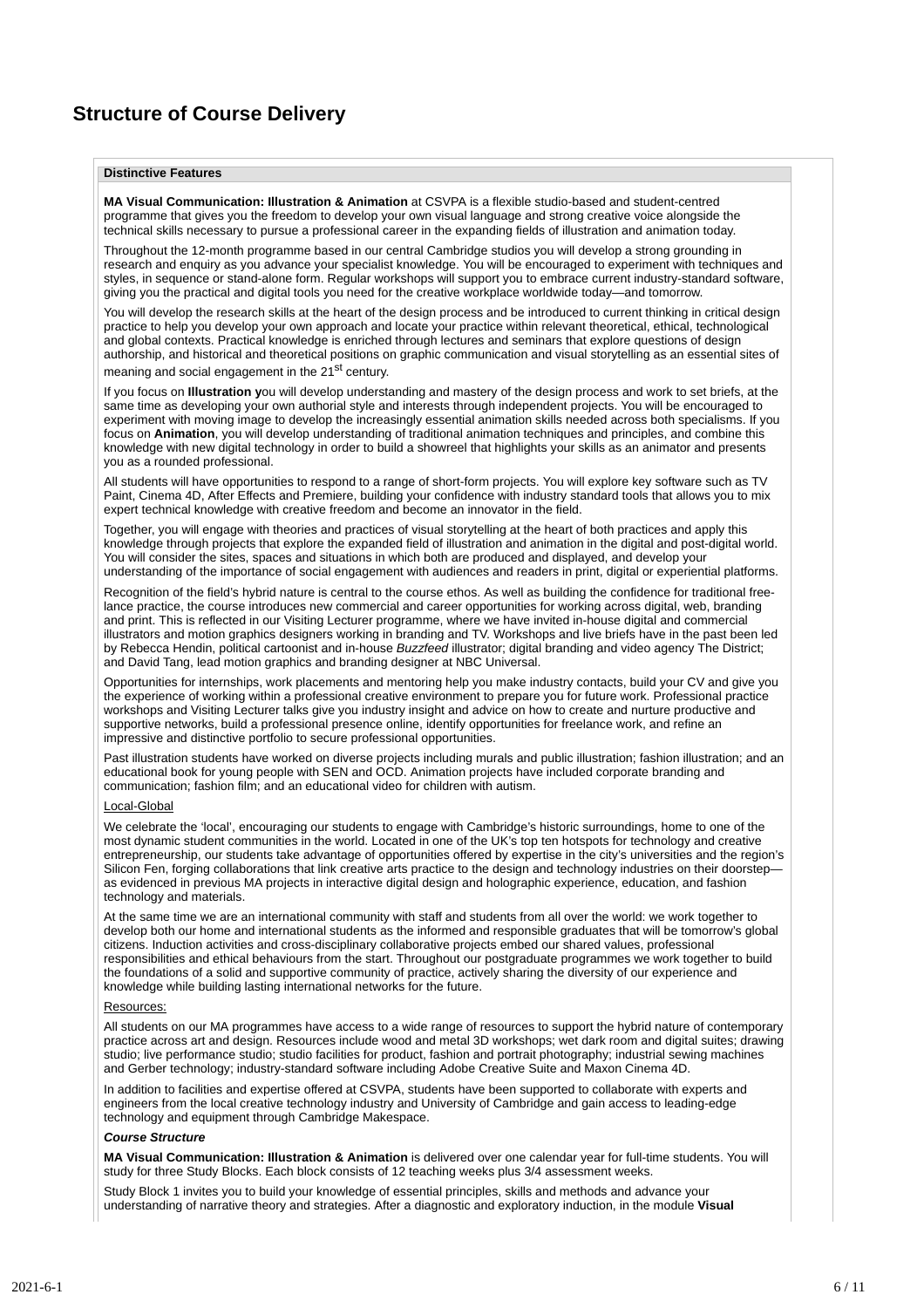**Storytelling** you will undertake a series of individual and collaborative projects that help you explore fundamental principles of illustration and animation, explore technical and conceptual approaches and experiment with both hand-drawn techniques and mobile digital technology. You will build your understanding of narrative, sequence, storyboarding, character design and concept development as you begin to articulate your authorial voice. You will make connections to the history and theory of illustrative practices and reflect on the critical contexts in which it sits today. Your enquiry is supported by **Research Practice,** in which you will develop the advanced research skills necessary for postgraduate study, and apply them in practical projects that explore the historical and contemporary landscape of design and help you to build a critical framework in which to locate yourself and your developing practice.

Study Block 2 looks ahead, and is designed to prepare you for your future in professional practice. In **Visual Practice** you will be supported to respond to professional briefs and/or relevant competitions to gain public exposure for your work, as well as develop your own short-form and self-initiated project that map and test an area of sustained focus and future interest for your final project. Building on collaborative and social engagement projects and the advanced understanding of visual storytelling and narrative strategies set up in SB1, in SB2 you will be supported to respond to the various spaces, contexts and platforms (print and digital, spatial and experiential) in which illustration and animation is produced, displayed and encountered by its various contemporary audiences. Your position as an emerging practitioner will be strengthened through **Creative Futures**, in which you will work with other MA students to explore the critical, technological, environmental, geo-political and ethical issues that impact on contemporary creative practice—and the ways in which artists and designers today are responding to the challenges we face today, while speculating about what tomorrow may bring.

As part of this module you will have the opportunity apply for an internship (including competitive internships offered by our partner Hearst Magazines UK). Alternatively, you will identify and approach an industry mentor, or design and develop a professional or industry-facing project around your own emerging practice.

By building on your engagement with the contemporary professional practice of your discipline and the exploratory projects you have completed, you will have the confidence to develop a proposal for your final **Independent Major Project**, to be realised in Study Block 3.

Over the summer term you will focus on an independent research-based project that gives you the freedom to take your practice in your own individual direction. You will lead the project—but you will be guided and supported every step of the journey, with regular group seminars, 1:1 tutorials and technical support to deliver your final outcome. You will continue to chart your progress in your ongoing Critical Reflection Journal, and your final project will be supported by an analytical and critical report that puts it into relevant critical context. You will also be supported in perfecting a professional portfolio.

The MA culminates in a group show where you will consider the professional and public presentation of your **Independent Major Project**, working together to design and promote an event that celebrates the end of your studies—and marks the next step into an exciting creative future.

### **Course Assessment Strategy**

#### **Assessment Strategy**

Our MA programmes at CSVPA use both formative assessment and summative assessment to support students' success.

**Formative assessment** (assessment for learning) provides opportunities for students to identify their strengths and weakness, and focus on areas to work on. Formative assessment is carried out throughout the programme, and is an integral part of weekly seminars, tutorials and review of portfolio and reflective journals. Formative feedback and developmental 'feedforward' is delivered through regular peer review, group crits and 1:1s, as well as more formally at the end of projects. Key skills of self-reflection, communication and interpersonal abilities are developed through these sessions that are both tutor and progressively student-led. All students are required to present, listen and feed back to their peers. Formative assessment within each module provides guidance, direction and support as individual approaches to project work are developed towards the submission for summative assessment at the completion of each module. Feedback provided is designed to guide deep understanding of student's individual progress against the aims of each module—and the course in general. All students are required to keep an ongoing log of all feedback as part of the reflective journals, and submit this in support of project work at assessment points.

**Summative assessment** is carried out at the end of each module and is based on the extent to which the student has met the module Learning Outcomes; comments, indicative grades mapped against assessment criteria and developmental feedback is provided alongside the numerical grade. Summative assessment is intended to identify what has been learned (assessment of learning) and therefore assessed marks count toward the module grade awarded. The assessment strategy and criteria are clearly described in every written brief and mapped appropriately to the module Learning Outcomes. Assessment criteria are additionally communicated at each project briefing and mid-point review.

Assessment for the MA takes many forms. For all modules, a portfolio of assessment is required, that may consist of a number of different elements that record and measure student engagement with teaching and learning activities. Portfolio assessments are designed to be holistic in order to encourage deep learning and in recognition of the independent learning necessary at MA-level.

**Portfolio of assessments.** A portfolio of assessment is a body of work created in response to the learning activities undertaken throughout a module, and demonstrates engagement with, and fulfilment of module and course Learning Outcomes. As a body of work it records and reflects a wide variety of skills, tasks and abilities that present a holistic view of student engagement, offering a developmental record of learning, and a platform for further study.

A portfolio of assessment may include: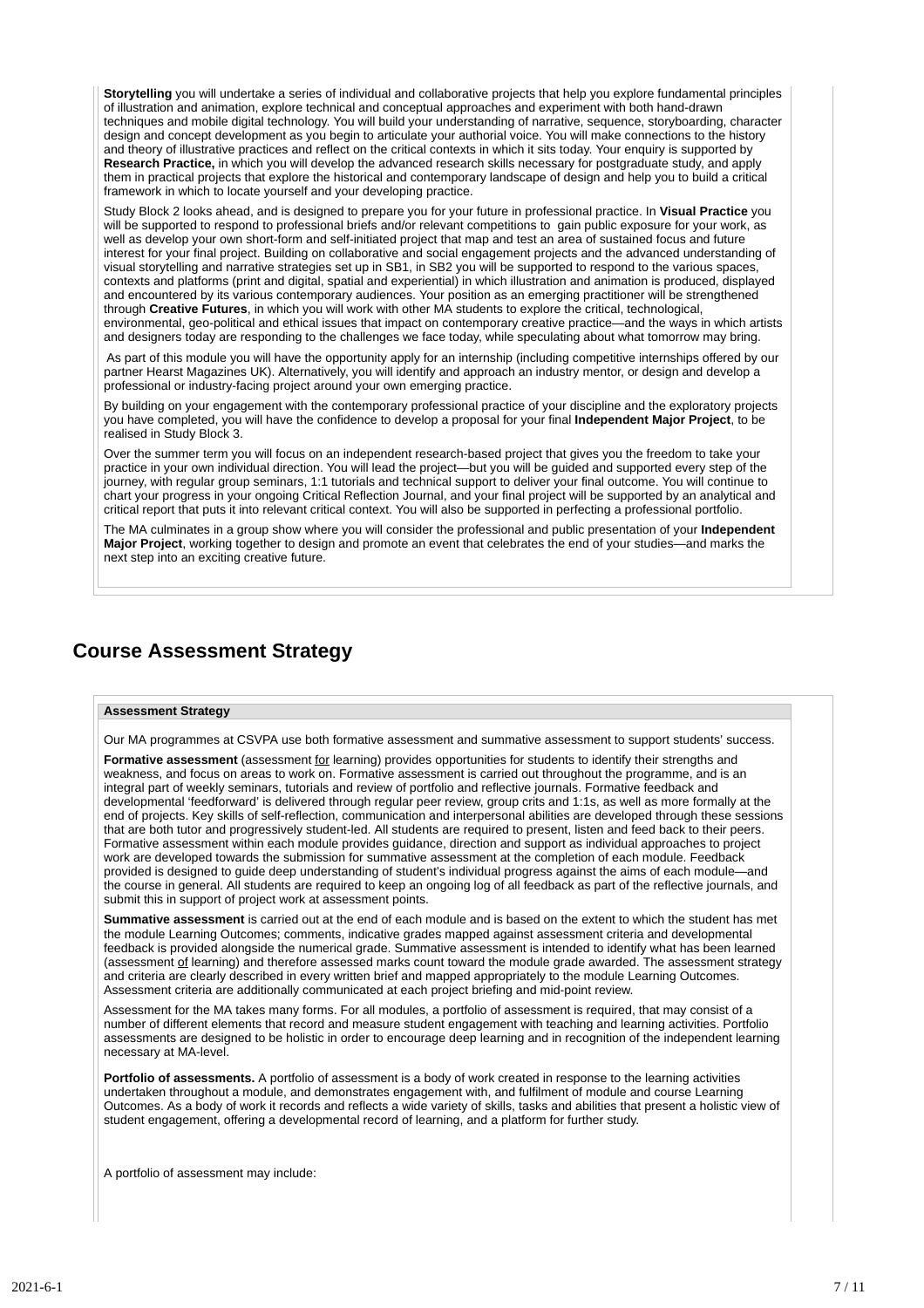- Practical creative project outputs and visual summaries
- Evidence of exhibitions or presentations
- Proposals for future research
- Evidence of primary and secondary research
- Concept, mood and research boards
- Technical dossiers
- Reflective journals
- Design development work
- Sketchbooks
- Written context or project reports
- Oral presentations
- Critical essays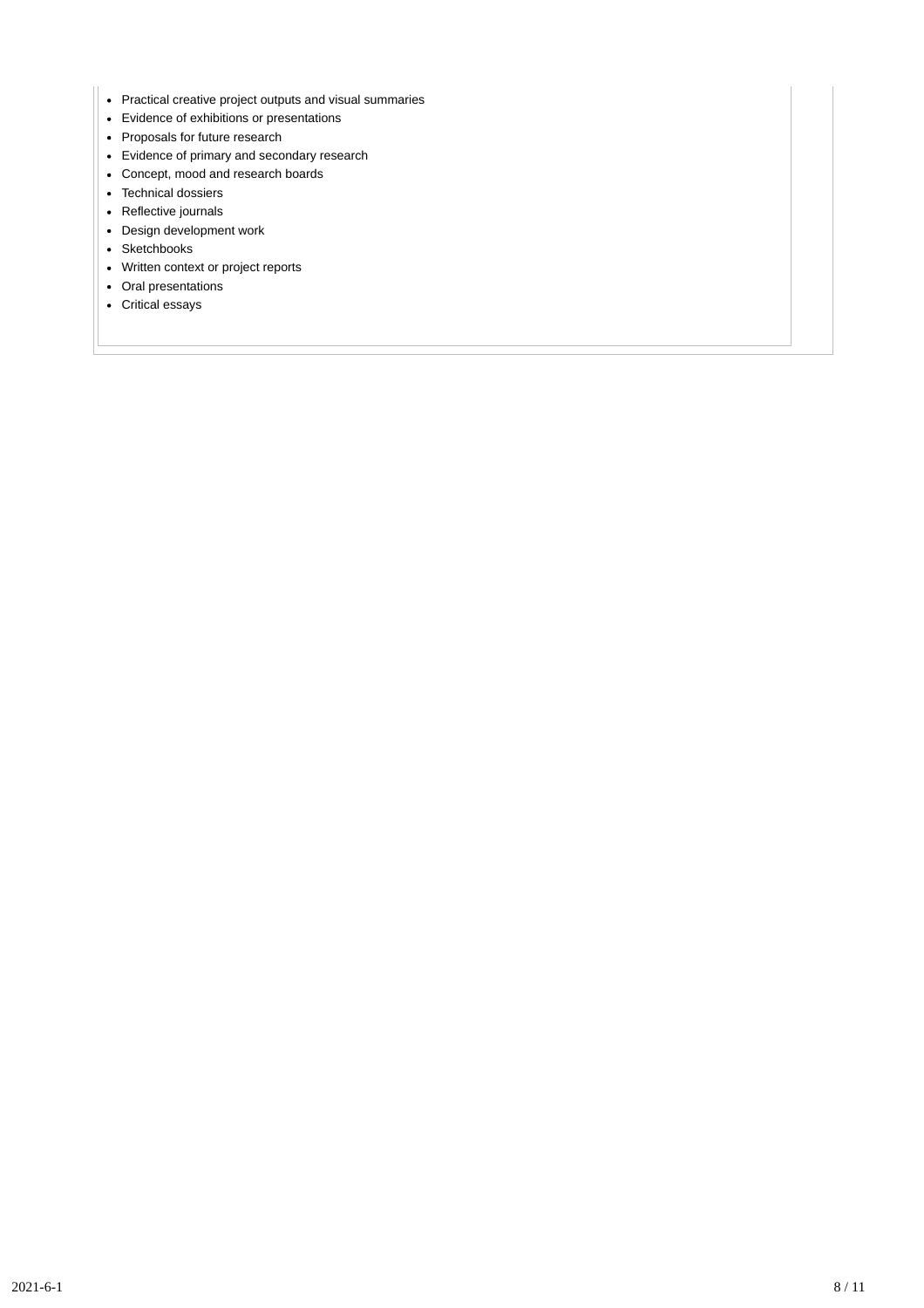## **Legacy TPA table**

| <b>Module</b><br>Code | Level          | <b>Module Name</b>           | Credit | Semester | Compulsory<br>(C)<br>Option | <b>Assessment</b><br>methods* |            | Contributing towards the Learning<br><b>Outcomes</b><br>(Taught $(T)$ , Practised $(P)$ and/or Assessed<br>(A)) |            |            |            |            |            |
|-----------------------|----------------|------------------------------|--------|----------|-----------------------------|-------------------------------|------------|-----------------------------------------------------------------------------------------------------------------|------------|------------|------------|------------|------------|
|                       |                |                              |        | 1/2/3    | (0)                         |                               | 1          | 2                                                                                                               | 3          | 4          | 5          | 6          |            |
| <b>ILA710</b>         |                | Visual Storytelling          | 40     |          | ⌒<br>Ĉ                      | PO                            | <b>TPA</b> | <b>TPA</b>                                                                                                      | ТP         | TPA        | ТP         | ТP         | ТP         |
| AD720                 |                | Research Practice            | 20     |          | С                           | PO. ES                        | <b>TPA</b> |                                                                                                                 | <b>TPA</b> | ТP         | <b>TPA</b> | ТP         | ТP         |
| <b>ILA730</b>         |                | <b>Visual Practice</b>       | 40     | 2        | С                           | PO                            | <b>TPA</b> | <b>TPA</b>                                                                                                      | ТP         | <b>TPA</b> |            | TPA        |            |
| AD740                 |                | <b>Creative Futures</b>      | 20     | 2        | C                           | PO. RE                        | <b>TPA</b> |                                                                                                                 | <b>TPA</b> | <b>TPA</b> | <b>TPA</b> | <b>TPA</b> | ТP         |
| AD750                 | $\overline{ }$ | Independent Major<br>Project | 60     | 3        | С                           | PO. ES                        | <b>TPA</b> | <b>TPA</b>                                                                                                      | <b>TPA</b> | <b>TPA</b> | <b>TPA</b> | TPA        | <b>TPA</b> |